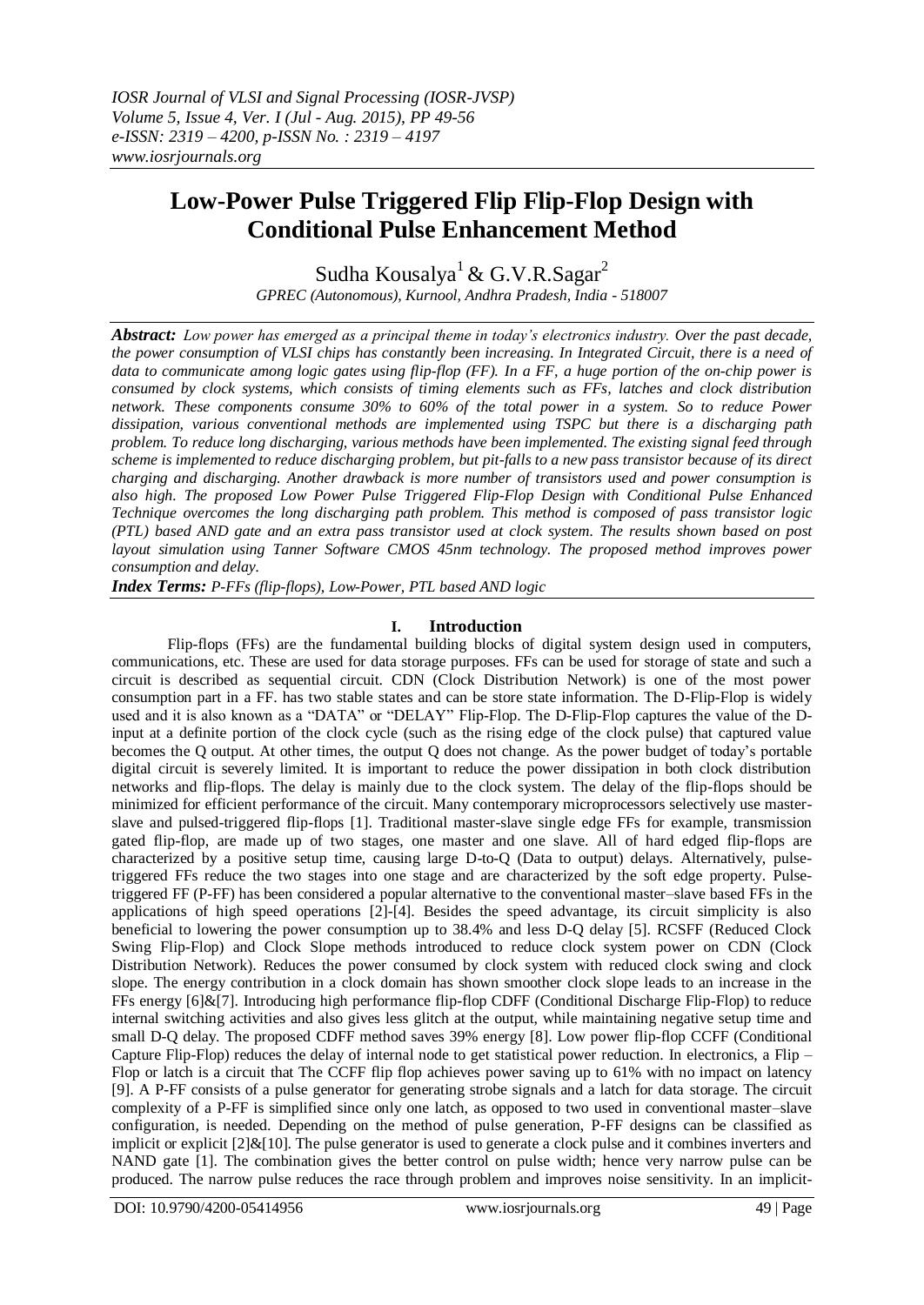type P-FF, the pulse generator is a built-in logic of the TSPC latch design, and no explicit pulse signals are generated. In an explicit-type P-FF, the designs of pulse generator and latch are separate [11]. Implicit pulse generation is often considered to be more power efficient than explicit pulse generation. This is because the former merely controls the discharging path while the latter needs to physically generate a pulse train.

#### **1.1. Implicit Type Pulse Triggered Flip-Flop**

In implicit type flip-flops the clock distribution circuit is a built in logic and there is no need for an external circuit for pulse generation as shown in fig. 1. Implicit type flip-flops consist of two parts, pulse generator for clock and a latch for data storage. Several low power techniques are available which can be applied to the pulse triggered flip-flops based on control signal, they are conditional enhancement, conditional precharge, conditional capture and conditional discharge/ conditional data mapping. It does not occupy much space because of its internal structure and it consumes less power but suffer from long discharging path. As a consequence, the transistors of pulse generation logic are often enlarged to assure that the generated pulses are sufficiently wide to trigger the data capturing of the latch.

### **1.2. Explicit Type Pulse Triggered Flip-Flop (ep-DCO)**

In an explicit type P-FF, the pulse generator and the latch are separated as shown in fig. 2, hence the power consumption is more. Even this method consumes more power; the logic separation from the latch design gives the FF a unique speed advantage. It gives better performance as the height of nMOS stack in ep-FF is less than that in ip-FF. Its power consumption and the circuit complexity can be effectively reduced because one pulse generator shares a group of FFs. Here, we will discuss on the explicit type P-FF designs only. The fig. 2, having a drawback of more switching power dissipation when clock and data are at high logic, but it's suitable for reduction of long discharging problem. To overcome this problem, all existing methods are implemented. Hence it is suitable for low-power and high performance designs.





Clock Pulse

**Fig.1. Implicit Data Close Output Flip-Flop Fig.2. Explicit Data Close Output Flip-Flop**

Pulse-triggered Flip-Flop (P-FF) has more advantages than Transmission Gate (TG) and master-slave flip-flops in high speed applications, because of its single latch design [12]. The P-FF circuit is simple in designing and its simplicity reduces the power consumption of the clock system. A P-FF consists of a pulse generator for strobe signals and a latch for data storage. On the rising edge of the clock, the data input enters into the flip-flop. But the output does not reflect the input state until the falling edge of the clock. These are very sensitive to any change of input levels during the clock is still high, the input must be setup prior to the clock pulse rising edge and must not be changed before the falling edge. If the triggering pulses are sufficiently narrow, the latch acts like an edge-triggered FF. P-FF has only one latch circuit is simpler than the conventional Master-Slave based FF because P-FF has only one latch and two in master slave FF [1], [12]. P-FFs also allow time borrowing across clock cycle boundaries and feature a zero or even negative setup time. Despite these advantages, pulse generation circuitry requires delicate pulse width control to cope with possible variations in process technology and signal distribution network. Energy consumption, delay, and area are analyzed and compared the performance of Flip-Flops [7], [14]. This leads to a higher toggle rate for high-speed operations, small delay, less power consumption but large space used for the method implementation [12].

 $\overline{D}$ 

 $CLK$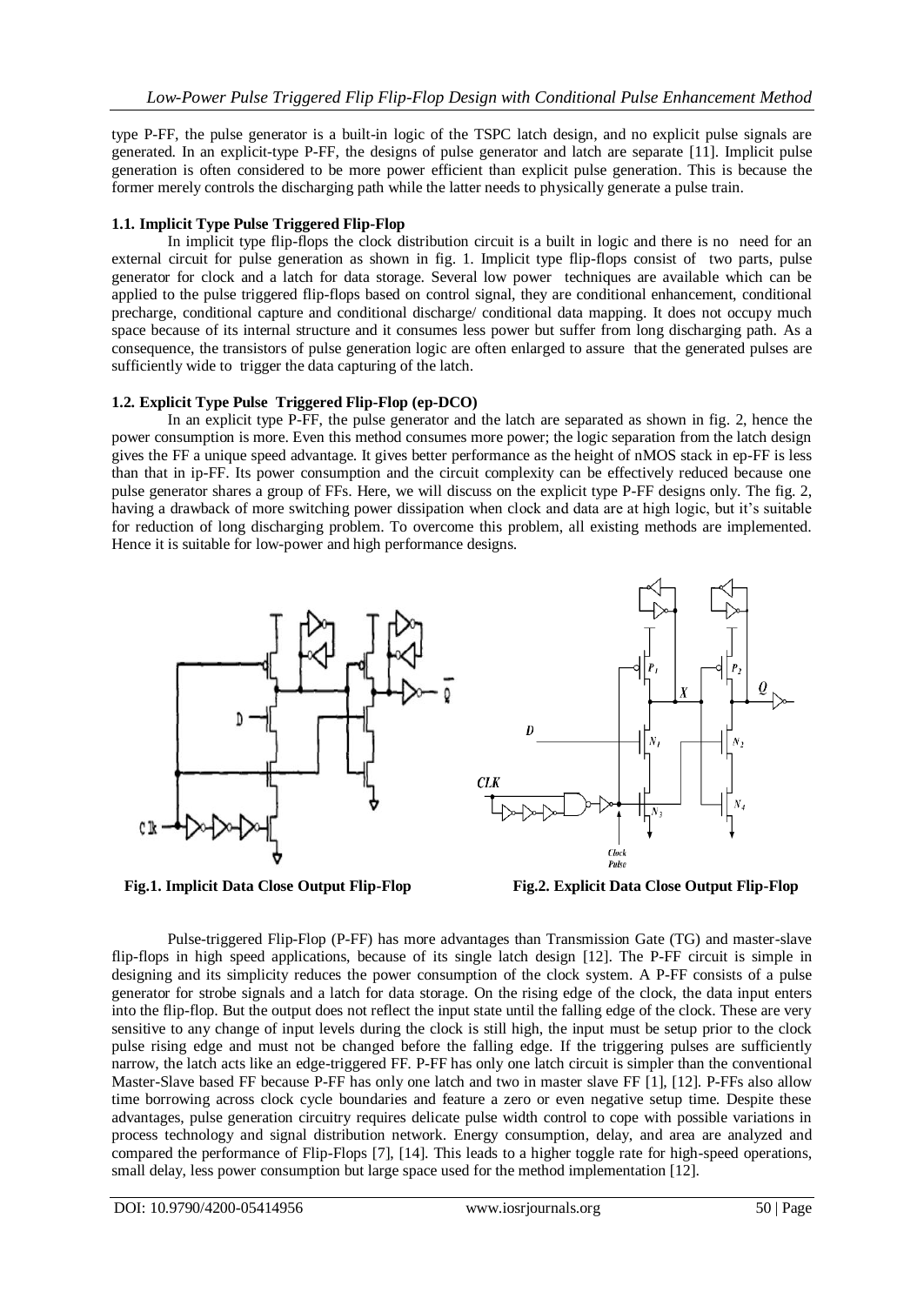In this paper, we present a low power pulse triggered flip-flop design with conditional pulse enhanced method to reduce the long discharging path. We are implementing a PTL (pass transistor logic) based AND logic. The AND gate is constructed by connecting two transistors in parallel. By keeping the most of the time zero at the output of AND gate, for logic. The number of transistors in the discharging path can be reduced. This method occupies less area on a chip and consumes less power with less amount of delay.

#### **II. Existing Methods**

The ep-DCO flip-flop is considered as one of the fastest flip-flops due to its semi-dynamic structure. Drawback is even if their static input is 1 the internal node  $X$  is discharged on every rising edge of the clock. To overcome this problem, existing methods had been implemented. Based on control signal the P-FF was designed with conditional discharge method.



**Fig. 3. Schematic of CDFF** 



**Fig. 4. Schematic of Static CDFF**

In CDFF (Conditionally Discharge Flip-Flop) method, the internal node X is modified with an inverter and pMOS transistor instead of a latch as shown in fig. 3. An extra N3- nMOS transistor is used as a control signal and it is controlled by the Q-bar output signal to reduce the redundant switch power. This circuit avoids discharging problem when input is logic "1". Q output was buffered to isolate from the output. CDFF method features less switching noise generation, which is an important issue in mixed signal circuits. Moreover, the internal node X stays HIGH or precharged in most cases, which helps in simplifying the keeper structure as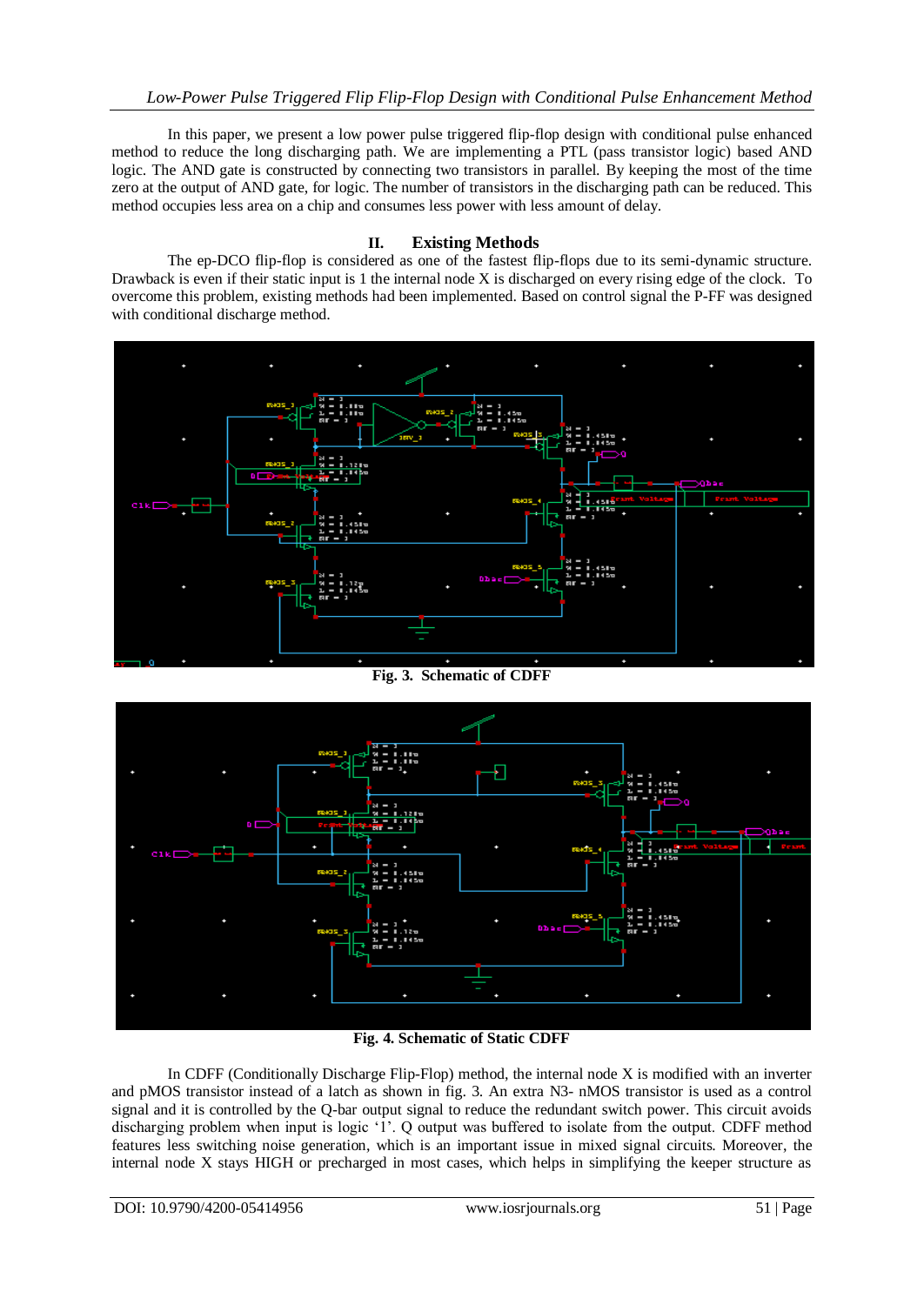shown in above figure, and it also reduces the capacitive load at node. This method consumes more power compared to all existing methods.



**Fig. 5. Schematic of MHLFF**



The Static Conditional Discharge FF (SCDFF) uses static latch structure. The back to back connection of inverters gives the latch structure named as internal node X to avoid dynamic nodes and it is exempted from periodical precharges [1]. The delay (D-Q) is larger in SCDFF compared to CDFF method. But both methods results a worst case delay caused by discharge path through three stacked nMOS transistors i.e., N1-N3 as shown in fig. 4. To overcome this delay for better speed performance, a powerful pull-down circuitry is needed, which causes extra layout area and power consumption.

In MHLFF (Modified Hybrid Latch Flip-Flop) method, the pulse generator is modified as inverters and a pass transistor shown in fig. 5. This method is similar to implicit type of FF and it employs a static latch structure [2]. Node X is no longer precharged periodically by the clock signal. At first stage, a weak pull-up transistor pMOS P1 is controlled by the output signal Q and it maintains the level of node X when Q is "0". Despite its circuit simplicity, the MHLFF method also has two drawbacks. First, since node X is not pre discharged, a prolonged 0 to 1 delay is expected. The delay deteriorates further, because a level-degraded clock pulse is applied to the discharging transistor N3. Second, node X becomes floating in certain cases and its value may drift causing extra dc power.

A TSPCFF (True Single Phase Clock) based on a signal feed-through scheme improves the delay using a direct pass transistor [10]. This method consists of a modified TSPC latch structure incorporating a mixed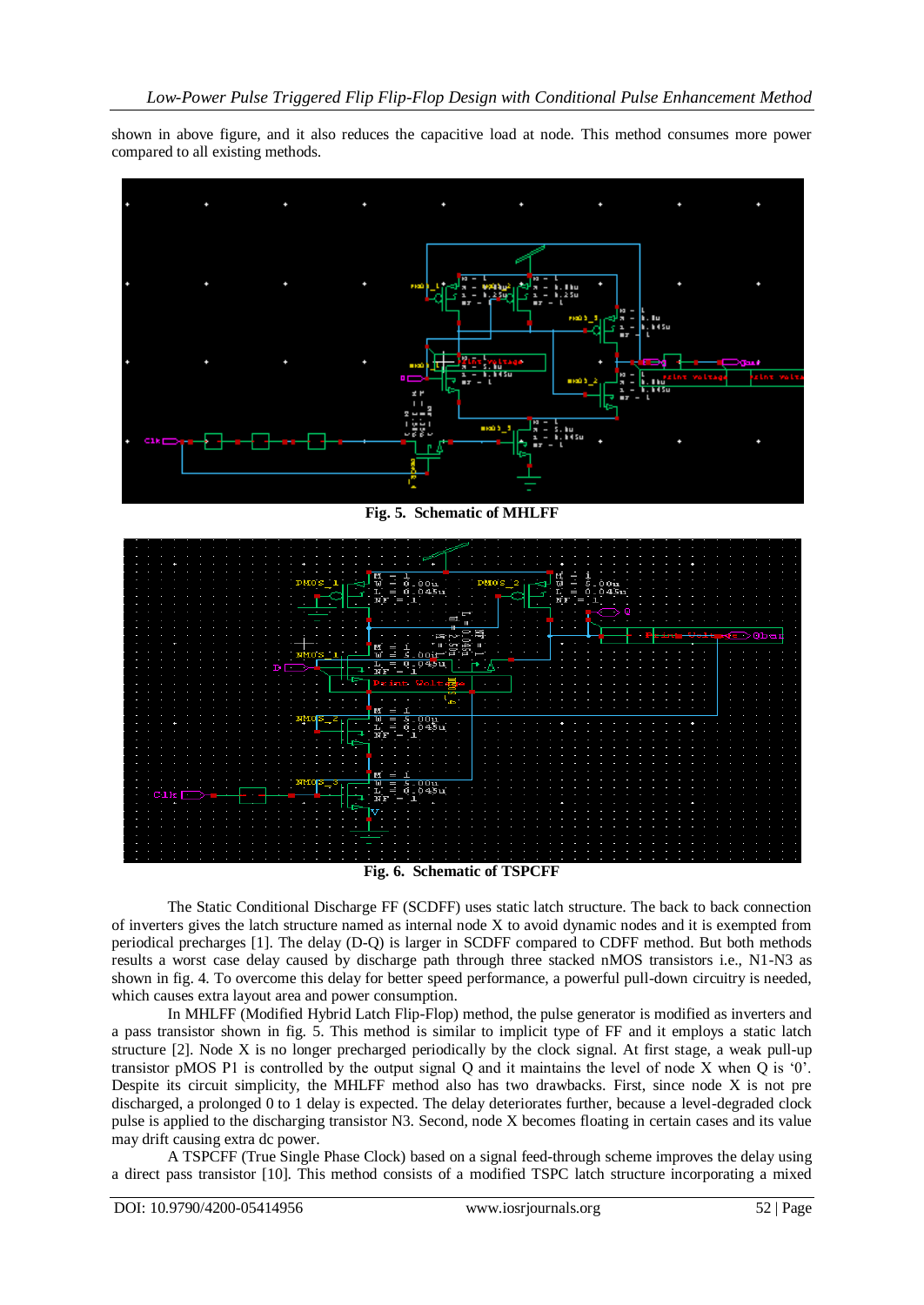design style consisting of pass transistor and pseudo-nMOS logic. This method is implemented with three major differences. One, to charge internal node X, a new transistor pMOS P1 is introduced by connecting the gate always to ground. Second, the pull down network is removed at the output. Third, a new pass transistor N4 is introduced in between output and input for charging/discharging and it"s controlled by the clock pulse and the data input is given directly. The pull-up transistor P2 provides extra auxiliary signal driving which reduces the data transition delay. N4 conducts for very short period because of its pitfalls of all pass transistors. This method solves the discharging problem but consumes more power.

#### **III. Proposed Method**

Different existing methods encountered the same long discharging path problem. Referring to Fig. 7, the proposed P-FF with conditional pulse enhanced method improves the power consumption, area and delay compared to previous one. The mechanism used to conditionally enhance the pull-down strength and reduced leakage power due to shrunken transistors in critical discharging path and in the delay inverters. The conditional discharge only reduces internal switching activities but also generates less glitch at output. The numbers of transistors are reduced by using the PTL based AND logic at pulse generator. The proposed method is similar to the design of P-FF based on a signal feed through scheme. A weak pull up P1 transistor gate is always connected to ground to keep the internal node X precharges. The design looks like a pseudo-nMOS logic.



**Fig. 7. Schematic of P-FF design with conditionally pulse enhanced method**

Hence the transistor P1 always in ON state. A pass transistor N4 gate is controlled by clock signal and also it"s is connected to data along with P2 pull-up transistor. When 0 to 1 data transitions, the N4 provides an extra driving to node Q and for 1 to 0 transitions the node Q discharges through N4 transistor. The pul-up transistor P2 provides an extra auxiliary signal driving to node Q, which reduces the data transition delay. Transistor N2 taken as control signal and it is controlled by a feedback signal Qbar output to conditionally discharge.

The pulse generator is modified with an inverter and a PTL (Pass Transistor Logic) based AND logic to generate a clock signal. The transistor N3 and N5 are connected in parallel to form AND logic and it controls the discharge of transistor N6 even if both transistors are ON. The two inputs to the AND logic is always complementary and its connection is given as shown in fig. 7. As a result, the output node is kept at zero most of the time. There is a floating node when both input signals equal to "0". But it doesn"t provide any harm to the circuit performance. Critical circumstance occurs only when there is rising edges at the clock pulse. Even if both transistors N3 and N5 are turned ON together, sends a weak signal to node which is connected to the gate of N6 transistor and it conducts very short period as shown in fig. 9(d). Whenever both transistors are ON and transistor N6 also ON similar to AND gate logic. This weak pulse strength is enhanced by switching ON the transistor N6 by a time span equal to the delay provided by inverter at the clock pulse. The switching power at node can be reduced due to a diminished voltage swing. The discharge control signal is driven by a single transistor N6.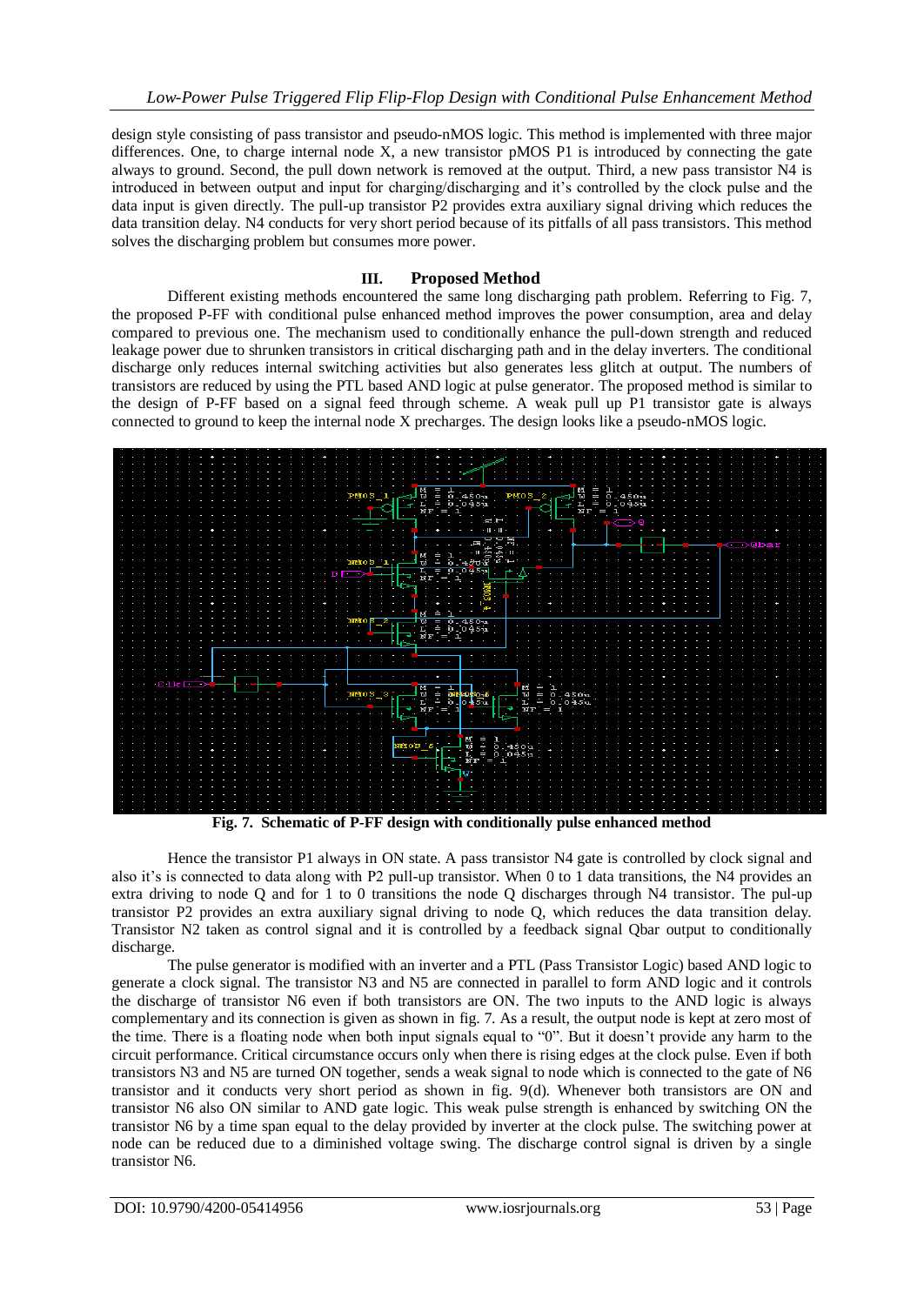The methodology of this method is when the clock signal applied to transistor N4, if no transition of data occurs, there will be no change at the output Q but current passes through it. At that time the data and Qbar are assume complementary and pull-down path is off. If data transitions from 0 to 1 the path discharges to turn on the P2 transistor which provides high output. Direct charging and discharging of the pass transistor N4 may get common pitfalls of all transistors, scenario is different in this case because it conducts very short period. When 1 to 0 data transitions with clock signal N4 is turn ON and the output discharges. Input source loading effect is not significant because N4 conducts very short period of time. Parallel conduction of two nMOS transistors (N3 and N5) speeds up the operations of pulse generation. By designing the flip-flop in this way, the number of stacked transistors along the discharging path reduced and sizes are also reduced (N1-N3, N5, and N6) hence area reduced. This speeds up the pulse generation and the power consumed in a circuit also reduced.

#### **IV. Simulation Results**

Based on post layout simulations using TSMC CMOS 45nm technology, the proposed method and existing methods, performances are evaluated. The existing methods CDFF, Static CDFF, MHLFF and TSPCFF are compared with the proposed method. Among these existing methods the pulse generator is same, which is a combination of inverters and NAND gate except for MHLFF method, which employs its own pulse generator as shown in fig. 5. The size of transistors used in pulse generator circuit is also designed using 45nm.

**I. Power consumption performance of FF-methods**

Table-I summarizes the flip-flops performances are shown interns of power and simulation results of all FFs. The proposed method was designed with least number of transistors and consumes less power because of PTL based AND structure used at clock.

| <b>FFs</b>         | <b>No. of Transistors</b> | Avg. Power     | Max. power $(n, W)$ | Min. power $(n W)$ |
|--------------------|---------------------------|----------------|---------------------|--------------------|
|                    |                           | Consumed (n W) |                     |                    |
| <b>CDFF</b>        | 28                        | 2.151737e-007  | 2.632299e-007       | 1.671176e-007      |
| <b>Static CDFF</b> | 29                        | 2.128484e-005  | 2.135757e-005       | 2.121211e-005      |
| <b>MHLFF</b>       | 19                        | 1.658567e-008  | 1.659122e-008       | 1.658012e-008      |
| <b>TSPCFF</b>      | 24                        | 1.866165e-007  | 4.801089e-009       | 7.682023e-010      |
| <b>Proposed FF</b> | l4                        | 1.492592e-008  | 2.856942e-008       | 1.282416e-009      |

#### **Table-I: Comparison of Proposed FF with Existing FFs**

| FFs.               | $D-O$ delay (ns) | Rise time (ns) | Fall time (ns) |
|--------------------|------------------|----------------|----------------|
| <b>CDFF</b>        | 6.8973e-008      | 4.0000e-009    | 4.0000e-009    |
| <b>Static CDFF</b> | 9.6062e-008      | 4.0000e-009    | $4.0000e-009$  |
| <b>MHLFF</b>       | 1.0470e-007      | 4.0000e-009    | 8.0000e-009    |
| <b>TSPCFF</b>      | 5.3696e-008      | 3.2000e-009    | 3.2000e-009    |
| <b>Proposed FF</b> | 2.9996e-007      | 4.0000e-009    | 4.7140e-009    |

## **Table-II: Delay and Timing Analysis**

The proposed method gives the best results interns of power compared to four existing methods shown in table-I. The AND logic used at pulse generator provides best results, the stacked nMOS transistors are also reduced in discharging path when data input is high. The area is reduced and hence the power also reduced. The largest power is consumed by the CDFF method because of its internal node structure and discharging problem. The MHLFF method also provides good results but it possesses few drawbacks, which are not suitable for reduction of long discharge path problem.

Using T-SPICE, the above mentioned parameters in Table-I are found. The power is calculated in between Vdd and GND by inserting the power command on T- spice. The PTL based AND logic in the circuit gives best results. The number of transistors are reduced greatly compared to the TSPCFF method, hence the area reduced. So the power consumed in proposed method reduced compared to TSPCFF method, but slightly same as MHLFF method as shown in graph in Fig. 8.

#### **II. Delay analysis of FF-methods**

The proposed method reduces the delay compared to TSPCFF method because few transistors used. The delay, rise time and fall time are found by taking the instance symbols from spice commands. The D-Q Delay for proposed method is reduced compared to the TSPCFF method but not lesser than MHLFF method.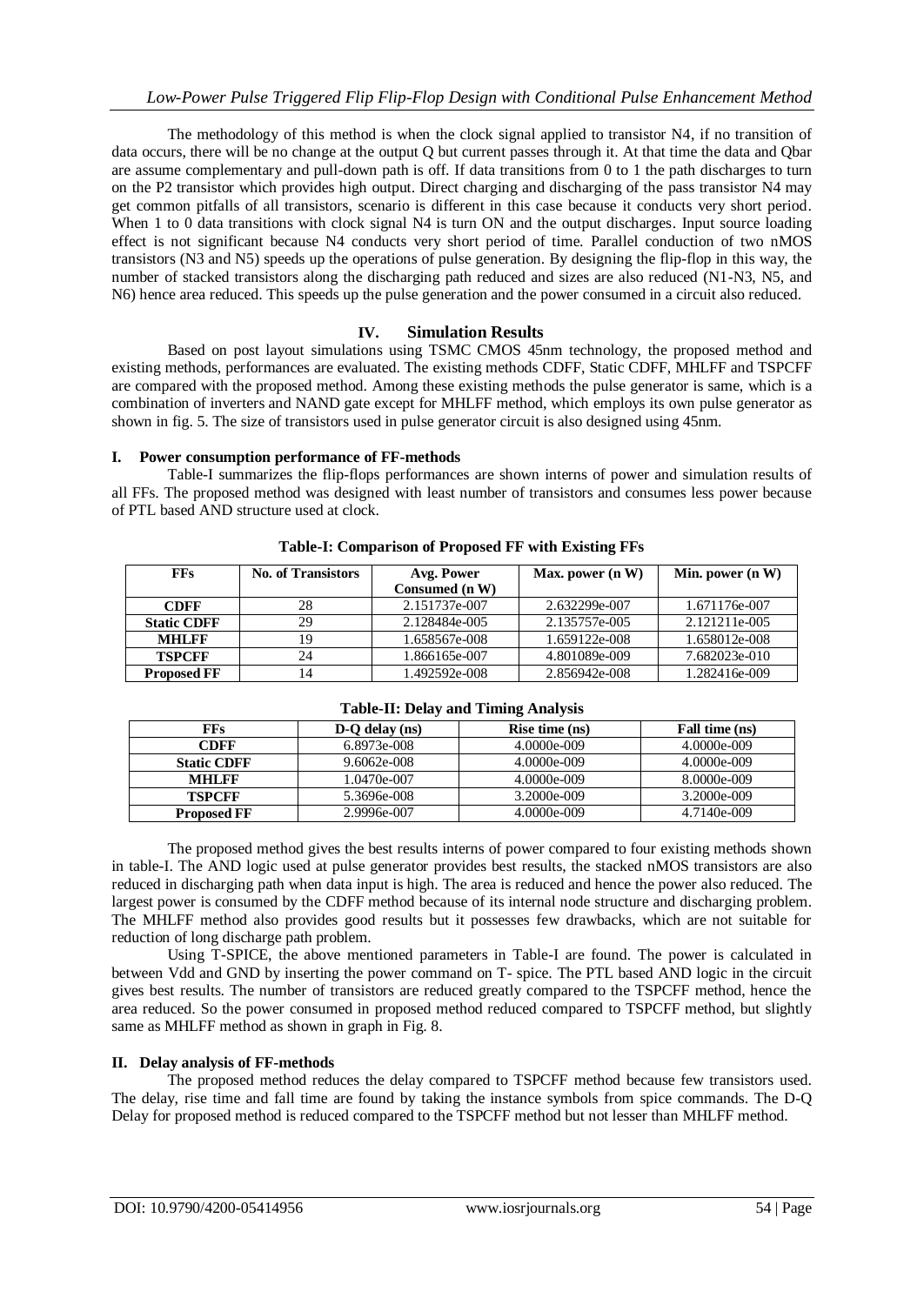

**Fig. 8. Overall Power Analysis of FFs.**



**Fig. 9. Simulated waveforms of proposed method**

The waveforms are shown for proposed method in fig. 9. The voltages of proposed method are printed at clock signal, D input and Q output. The waveforms are displayed as (a) Clock, (b) data input, (c) output Q and (d) internal node. The Q output is depends on clock and data, and it"s generated with delay as shown in fig (c). The period of D input signal is taken as 400ns and pulse width is 95ns are taken and for clock signal period is 200ns and pulse width is 95ns are taken as shown in fig. 9. For these signals rise time and fall time are taken as 5ns. If clock and data are (1,1) the Q output is high, for (0,0) the Q remains high, For (1,0) the Q maintains low. The Q output signal is deviated from data signal because of its internal structure as shown in fig. 9(c). Fig. 9(d), showing that the pass transistor N6 conducts for very short period of time which gives less power consumption as shown in proposed method. The delay, fall time and rise time are shown in a graph, in fig. 10. Delay analysis of different FFs with different colors. In terms of delay the MHLFF method reduces the delay but whenever data